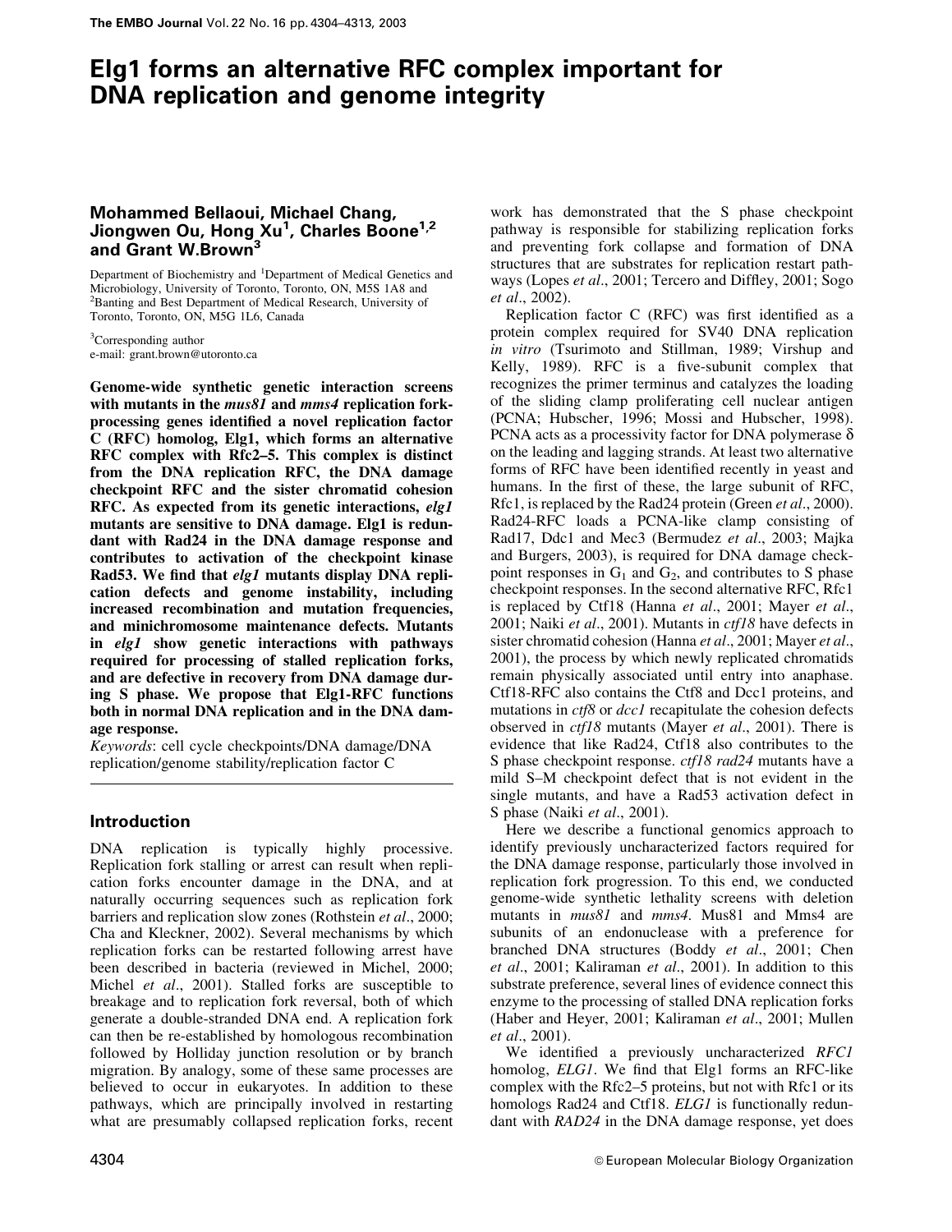not share its primary role in checkpoint activation. Of particular significance, elg1 mutants display defects in DNA replication in both the presence and absence of DNA damage, suggesting that Elg1 functions directly in DNA replication. Cells lacking *elg1* require the intra-S phase checkpoint, homologous recombination proteins and pathways involved in replication restart following replication fork stalling for wild-type growth, and are defective in recovery from DNA damage in S phase. We propose that Elg1-RFC functions in lagging strand DNA synthesis to prevent replication fork stalling and to facilitate re-start of stalled replication forks.

# **Results**

#### Genome-wide synthetic lethal screens with mus81 $\Delta$  and mms4 $\Delta$  identify ELG1

In order to identify novel genes that function to stabilize replication forks in vivo, we conducted genome-wide synthetic genetic interaction screens (Tong et al., 2001) with strains carrying deletions of MUS81 or MMS4. Several lines of evidence suggest that Mus81 and Mms4 are involved in the processing of stalled replication forks (Haber and Heyer, 2001; Kaliraman et al., 2001; Mullen et al., 2001). In these screens, the query mutant was crossed with the ~4600 strains that make up the complete set of Saccharomyces cerevisiae viable haploid deletion mutants. Double mutants that show reduced fitness compared with single mutants, as evidenced by lack of growth or slow growth, were scored as positive. Each screen was performed three times and interactions that were scored at least twice were confirmed by tetrad analysis. The result of these screens is presented as a genetic interaction network in Figure 1A, with tetrad analysis of the  $elg1\Delta$  interactions shown in Figure 1B. Each line on the network represents a synthetic lethal or synthetic sick (slow growth) interaction between the linked genes. Consistent with models in which Mus81 and Mms4 function exclusively as a heterodimer (Boddy et al., 2001; Kaliraman et al., 2001), the screen with  $mus81\Delta$  identified the same set of seven genes as the screen with  $mms4\Delta$ . We found strong genetic interactions between  $mus81\Delta$  and  $mms4\Delta$  and deletions of either sgs1 or top3. These interactions have been described previously and are believed to reflect the redundant roles of the Sgs1/ Top3 and Mus81/Mms4 pathways in the repair of stalled replication forks and/or the resolution of recombination intermediates (Mullen et al., 2001). YLR235C overlaps the TOP3 gene and so was probably identified due to its effect on Top3 function. In addition to these known interactions, we identified four novel interactions, with  $elg1\Delta$ ,  $esc2\Delta$ ,  $nce4\Delta$  and vid22 $\Delta$ . We also found that elg1 $\Delta$  is synthetic lethal with mec2-1, a checkpoint-defective allele of RAD53 (Figure 1B), which indicates that  $elg1\Delta$  mutant cells require a Rad53-dependent checkpoint for viability. Together, these data suggest that Elg1 is important for the integrity of DNA replication forks in vivo.

# ELG1 is a member of the replication factor C family

 $ELGI$  (enhanced level of genome instability) was first identified in a screen for increased Ty transposon mobility, and elg1 mutants have been reported to confer an increase



Fig. 1. Genome-wide synthetic lethal screens with  $mus81\Delta$  and  $mms4\Delta$ identify the RFC homolog Elg1. (A) The results from synthetic genetic array analysis with  $mus81\Delta$  and  $mms4\Delta$  presented as a genetic interaction map. Lines connecting genes represent synthetic lethality or synthetic slow growth. Red circles indicate novel genetic interactions. (B) Tetrad confirmation of the  $elg1\Delta$  crosses. Each column represents the four spores from a single ascus. Double mutant colonies, as detected by selection for the dominant selectable marker linked to each gene, are indicated by white arrowheads. (C) Schematic representation of the conserved sequence blocks in the S.cerevisiae RFC family genes. Elg1 contains six of the seven RFC boxes found in Rfc1.

in direct repeat recombination (Scholes *et al.*, 2001). Using a LEU2 direct repeat assay (Smith and Rothstein, 1999), we confirmed that deletion of elg1 causes a 7-fold increase in recombination rate (data not shown). Detailed examination of the hypothetical translation product of ELG1 revealed extensive similarity to the RFC-like protein family. Eight regions of sequence similarity have been defined in RFC proteins (Cullmann *et al.*, 1995). As indicated in Figure 1C and in the Supplementary data (available at The EMBO Journal Online), Elg1contains all of the RFC boxes present in Rfc1 with the exception of the ligase homology region, RFC box I. The Rfc-specific boxes II, IV, VI and VIII are present in Elg1, as is the ATP-binding motif contained in boxes III and V. RFC box VII is present only in the small Rfc subunits, Rfc2-5, and is absent from Elg1. The RFC box VI in Elg1 bears greater similarity to box VIa, found in the large Rfc subunits, than it does to box VIb, found in the small subunits. Like the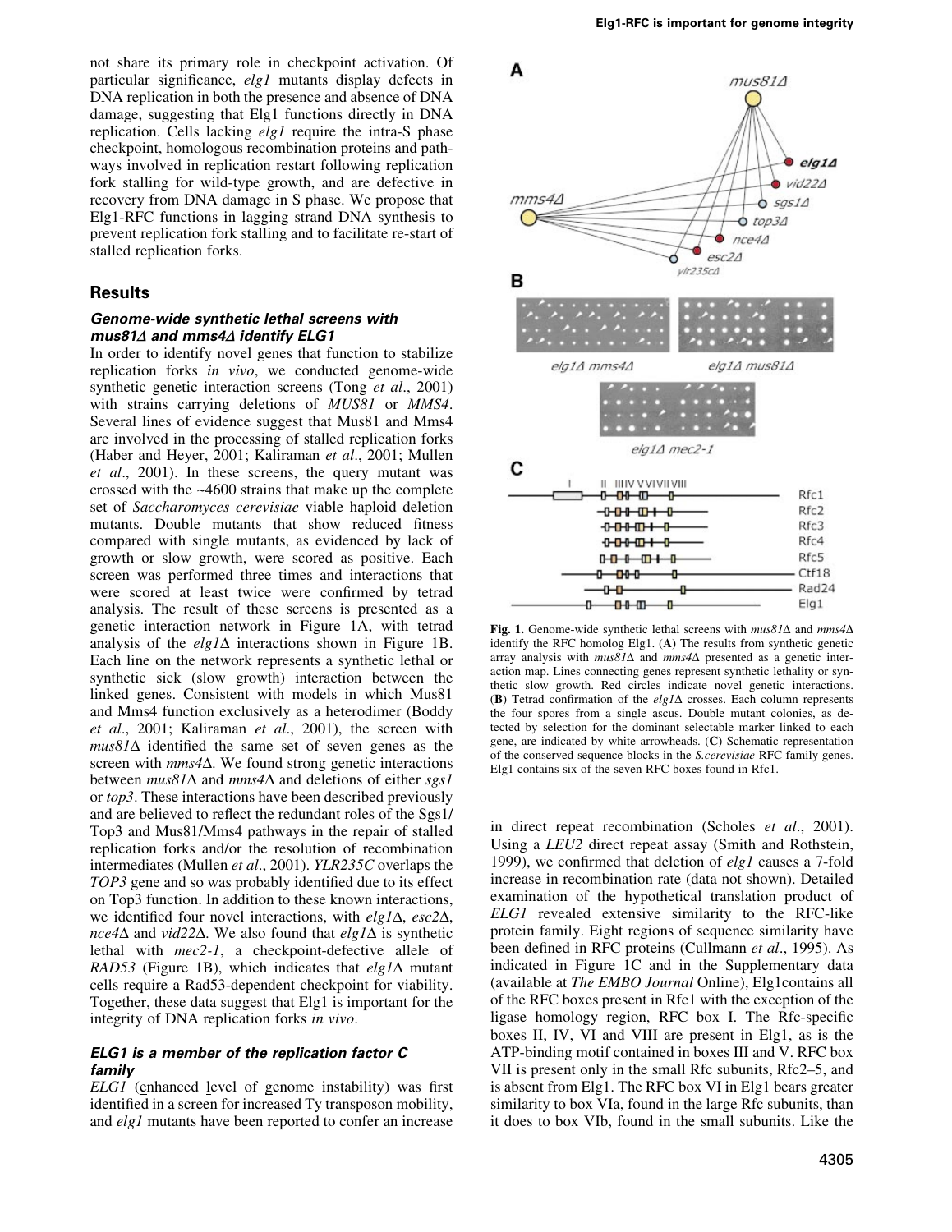

Fig. 2. Elg1 forms complexes with Rfc2, 3, 4 and 5, but not with Rfc1, Rad24 or Ctf18. (A) Extracts from yeast strains expressing the indicated epitope-tagged RFC proteins were immunoprecipitated with antibody against the flag epitope. Ten percent of the input extract (I) and the immunoprecipitate (P) were fractionated by SDS-PAGE. Immunoblots were probed with anti-flag antibody to detect Rfc1, Rfc2, Rfc3, Rfc4 and Rfc5, and with anti-myc antibody to detect Elg1. A non-specific cross-reacting polypeptide is indicated (\*). (B) Extracts from strains expressing the indicated proteins were immunoprecipitated with anti-flag antibody to precipitate Rfc5 and Rad24. Immunoblots were probed with anti-flag antibody to detect Rfc5 and Rad24 and with anti-myc to detect Elg1. (C) Extracts were immunoprecipitated with anti-HA antibody to precipitate Elg1. Immunoblots were probed with anti-flag antibody to detect Rfc5, anti-myc to detect Ctf18 and anti-HA to detect Elg1.

Rfc1 homologs Rad24 and Ctf18, Elg1 is conserved throughout Eucaryota. Homologs of Elg1 are readily identifiable in Schizosaccharomyces pombe (NP\_595265),<br>Drosophila melanogaster (AAF49530), mouse Drosophila melanogaster (AAF49530), mouse (BAC39389.1) and human (CAC44537). Together, these data indicate that Elg1 is an Rfc1 homolog and, by analogy with the Rfc1 homologs Rad24 and Ctf18, suggests that Elg1 forms an alternative RFC complex with the small RFC subunits Rfc2-5.

#### Elg1 forms a novel RFC complex

High-throughput protein-protein interaction screens have detected Elg1 in complexes with Rfc2, Rfc4 and Rfc5 (Gavin et al., 2002; Ho et al., 2002). In order to test the possibility that Elg1 forms an RFC-like complex distinct from the canonical replication RFC, we conducted coimmunoprecipitation experiments with Elg1 and the five subunits of RFC. Elg1 protein was not detectable in Rfc1 immunoprecipitates (Figure 2A, lane 4). In contrast, immunoprecipitates of Rfc2, Rfc3, Rfc4 or Rfc5 all contained Elg1 (Figure 2A, lanes 6, 8, 10 and 12). Elg1 was not immunoprecipitated in the absence of RFC,



Fig. 3. Elg1 is required for the DNA damage response. (A) Ten-fold serial dilutions of cultures of the indicated mutants were spotted on YPD, YPD containing 0.01% (v/v) MMS, 0.035% (v/v) MMS, 50 mM HU, or on YPD that was subsequently exposed to 100 J/m2 UV. Plates were incubated at 30 $^{\circ}$ C for 2 $-$ 3 days. (B) Logarithmically growing cultures of the indicated mutants were incubated in YPD containing 0.035% (v/v) MMS at 30°C. At the indicated times, samples were withdrawn and plated on medium lacking MMS to determine the number of viable cells. The percentage of viable cells relative to the number of viable cells at  $t = 0$  is shown. Plots represent the average of three experiments, and error bars span 1 SD.

indicating that the immunoprecipitations were specific (Figure 2A, lane 2). Therefore, Elg1 forms a complex with Rfc2-5 but not with Rfc1. The simplest interpretation of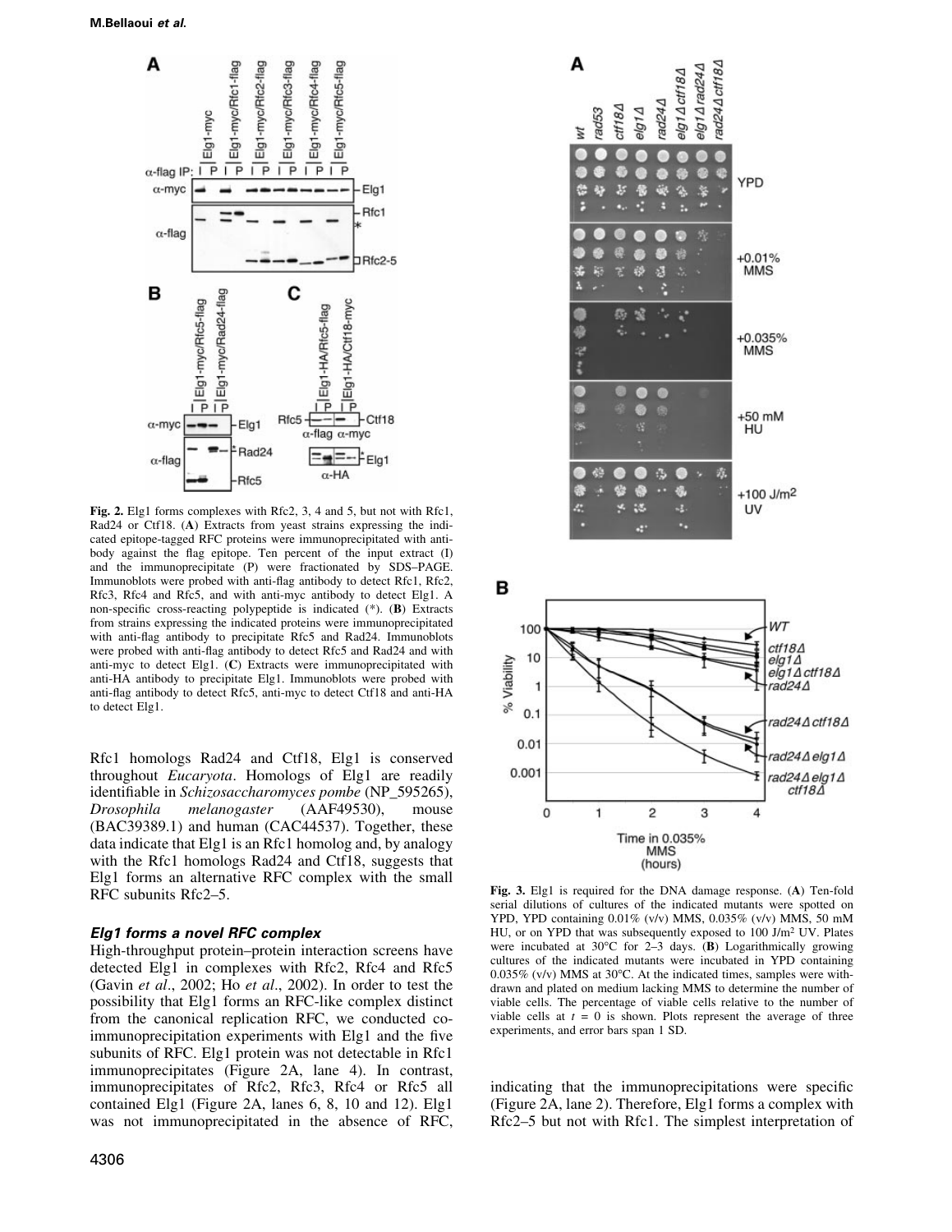

Fig. 4. Rad53 activation defects in elg1 $\Delta$ . (A) S–M checkpoint. Logarithmically growing cultures were arrested in G<sub>1</sub> with  $\alpha$ -factor and released into medium containing 200 mM HU. At the indicated times, samples were fixed and extracts fractionated by SDS-PAGE. Following transfer, the immunoblot was probed with anti-Rad53 antibody. Phosphorylation of Rad53 causes a shift in electrophoretic mobility (Rad53-P) and is a marker for checkpoint activation. (B) Intra-S phase checkpoint. Logarithmically growing cultures were treated with 0.035% (v/v) MMS. At the indicated times, samples were withdrawn and Rad53 activation was analyzed by immunoblotting. (C) Cell cycle progression in the presence of MMS was assessed by flow cytometry. Logarithmically growing cultures were treated with  $0.035\%$  (v/v) MMS. At the indicated times, samples were fixed and the DNA contents of cells in each sample were analyzed by flow cytometry. The positions of cells with 1C and 2C DNA contents are indicated on the histograms.

these data is that Elg1 forms an alternative RFC complex in which it substitutes for Rfc1 in binding to  $Rfc2-5$ .

Although genetic data suggest that Elg1 is functionally distinct from Ctf18 and Rad24 as neither  $ctf18\Delta$  nor  $rad24\Delta$  shows as strong a genetic interaction with  $mus81\Delta, mms4\Delta$  or rad53 (data not shown), it remained formally possible that Elg1 is a member of the Rad24- RFC or the Ctf18-RFC complexes. To exclude these possibilities, we first immunoprecipitated Rad24 and assayed for the presence of Elg1 (Figure 2B). Elg1 was detected in Rfc5 complexes, but not in Rad24 complexes. We next immunoprecipitated Elg1 and assayed for the presence of Ctf18 (Figure 2C). Ctf18 was not present in Elg1 complexes, although again Rfc5 was present. We conclude that Elg1 forms a novel RFC complex with  $Rfc2-5$ .

# Elg1 function in the DNA damage response is redundant with that of Rad24

Several lines of evidence have implicated RFC complexes in the checkpoint response to DNA damage, particularly during S phase. We tested the sensitivity of elg1 $\Delta$ , rad24 $\Delta$ and  $ctf18\Delta$  mutants, as well as all pairwise double mutants, and the triple mutant, to the DNA alkylating agent

methyl methanesulfonate (MMS), the replication inhibitor hydroxyurea (HU) and UV radiation (Figure 3A). In addition, we measured mutant cell viability following exposure to 0.035% MMS in a 4 h time course (Figure 1B). First, we found that the  $elg1\Delta$  mutant was only mildly sensitive to MMS, and was resistant to HU and UV. This contrasts with  $rad24\Delta$ , which was significantly sensitive to all three agents, and with  $ct/18\Delta$ , which displayed sensitivity to MMS and to HU, but was only modestly UV sensitive. These different sensitivities distinguish the Rfc1 homologs, and indicate that Elg1 is not a central player in DNA damage repair.

We next examined the sensitivity of each possible double mutant combination and the triple mutant. Both double mutants with  $rad24\Delta$  were significantly more sensitive to all agents than any of the single mutants, whereas the rad24 $\Delta$  ctf18 $\Delta$  elg1 $\Delta$  triple mutant conferred the greatest sensitivity to MMS. These findings indicate that the Rfc1 homologs are in partially redundant pathways for DNA damage resistance.

### Elg1 contributes to Rad53 activation

Rad24 has a well-documented role in activation of the checkpoint kinase Rad53 (Shimomura et al., 1998;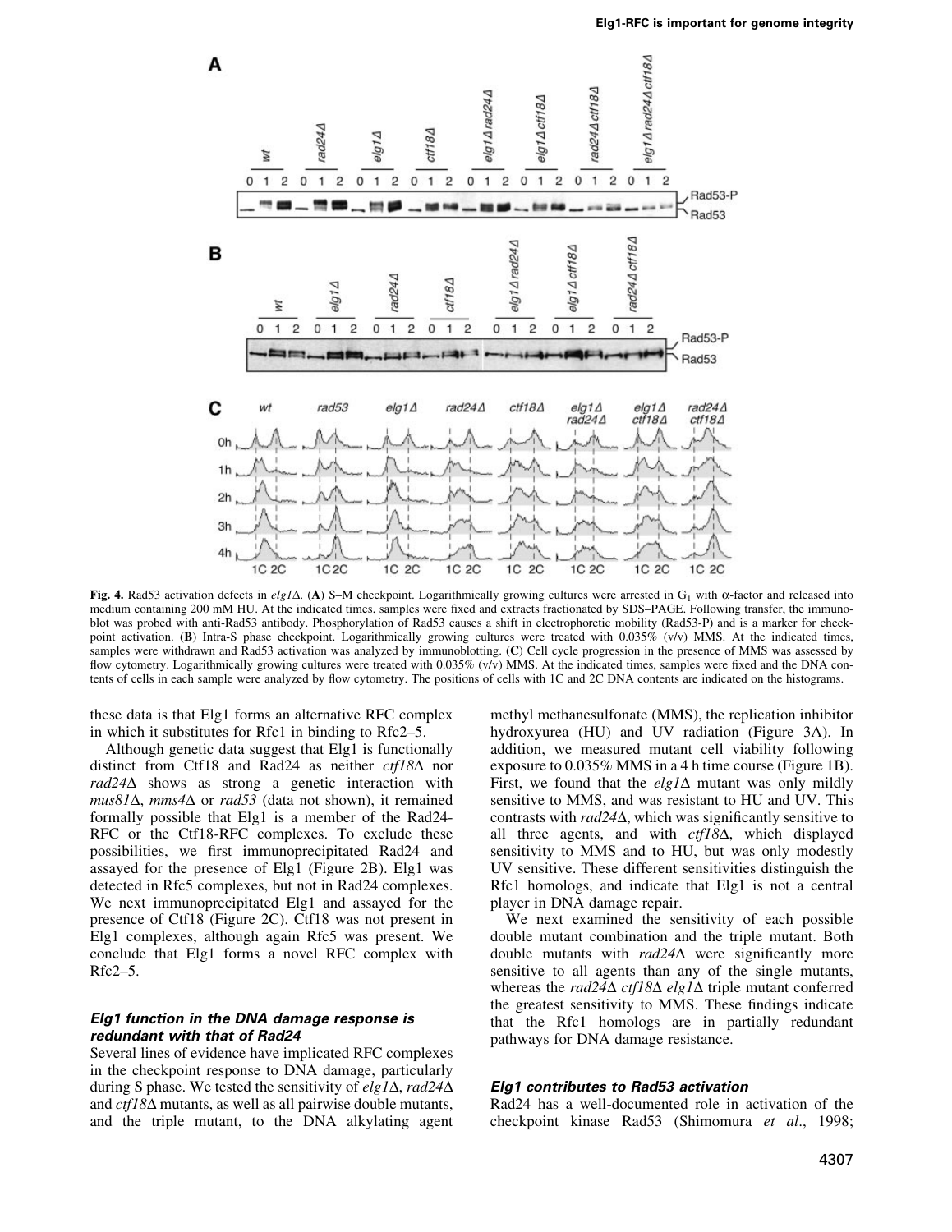### M.Bellaoui et al.

Pellicioli et al., 1999; Naiki et al., 2000). Activation of Rad53 can be readily assessed by immunoblot detection of a phosphorylation-dependent shift in Rad53 mobility (Pellicioli et al., 1999). We first assayed Rad53 activation in HU-arrested cells to assess S-M checkpoint function in elg1 $\Delta$  cells (Figure 4). ELG1 was not required for Rad53 activation following HU arrest, as we observed wild-type levels of Rad53 phosphorylation in the elg1 $\Delta$  mutant (Figure 4A). The ctf18 $\Delta$  rad24 $\Delta$  mutant displayed a clear defect in Rad53 activation, as previously reported (Naiki et al., 2001) and consistent with the increased HU sensitivity of this double mutant relative to the *ctf18* $\Delta$  and *rad24* $\Delta$  single mutants (Figure 3). The elg1 $\Delta$  rad24 $\Delta$  and elg1 $\Delta$  ctf18 $\Delta$  double mutants displayed slight defects in Rad53 activation, as evidenced by the smaller fraction of Rad53 present in the most slowly migrating form when compared with wild-type (Figure 4A). As with  $ct/18\Delta$  rad $24\Delta$ , this might account for the increased HU sensitivity of the double mutants compared with the single mutants (Figure 3). In the  $elg1\Delta$ rad24 $\Delta$  ctf18 $\Delta$  triple mutant, phosphorylation of Rad53 was almost completely absent (Figure 4A). We conclude that  $ELGI$  contributes to the S-M checkpoint in the context of a rad24 mutation. The near absence of Rad53 phosphorylation in the triple mutant indicates that all of the Rfc1 homologs can contribute to Rad53 activation in S phase.

We next treated cells with MMS to assess the role of Elg1 in the intra-S phase checkpoint (Figure 4B). Again,  $elg1\Delta$  cells displayed no defect in Rad53 activation. However, when combined with rad24 $\Delta$ , both elg1 $\Delta$  and  $ctf18\Delta$  have significant Rad53 activation defects, consistent with roles in intra-S checkpoint response. It is worth noting, however, that the elg1 $\Delta$  ctf18 $\Delta$  double mutant had little, if any, Rad53 activation defect, indicating that Rad24 plays the more important role in the intra-S checkpoint.

Since we had hypothesized a role for Elg1 in replication fork integrity, we assessed intra-S phase checkpoint function directly. Cells in asynchronous culture were treated with MMS, and their accumulation in S phase was monitored by flow cytometry (Figure 4C). Wild-type cells, with an intact intra-S phase checkpoint, accumulate in S phase by 2 h, and remain blocked with an intermediate DNA content for the 4 h duration of the experiment. This S phase accumulation is due to checkpoint-independent slowing of DNA replication fork progression combined with a checkpoint-dependent inhibition of dormant and late origin firing (Tercero and Diffley, 2001). In the  $rad53$ mutant, the checkpoint-dependent inhibition of origin firing is abrogated and cells appeared to move through S phase more rapidly, accumulating with a 2C DNA content by 3 h. In the rad  $24\Delta$  mutant, which is partially defective in the intra-S checkpoint (Paulovich et al., 1997), cells moved through S phase more rapidly than wild-type but not as rapidly as rad53 mutant cells. The  $elg1\Delta$  resembled wild-type, and deleting  $elg1$  did not enhance the intra-S checkpoint defect in  $rad24\Delta$ . In contrast, the  $ctf18\Delta$  rad $24\Delta$  mutant was more defective in the intra-S checkpoint, accumulating with 2C DNA content with kinetics similar to those observed with the rad53 mutant.



Fig. 5. Genome-wide synthetic genetic screens with  $elg/\Delta$  identify homologous recombination, fork re-start and S phase checkpoint pathways. The results of synthetic genetic array analysis with  $elg1\Delta$  presented as a genetic interaction map. Lines connecting genes represent synthetic lethality or synthetic slow growth. Colored circles designate the cellular role of the interacting genes.

# Cells lacking Elg1 require homologous recombination and replication fork re-start pathways for optimum growth

To gain further insight into Elg1 function in vivo, we performed a genome-wide synthetic lethal screen with  $elg1\Delta$ . The synthetic genetic interactions confirmed by tetrad analysis are presented in Figure 5 and in the Supplementary data. Several functional clusters of genes are readily apparent. First,  $elg1\Delta$  interacts with members of the RAD52 epistasis group (rad51 $\Delta$ , rad52 $\Delta$ , rad54 $\Delta$ , rad55 $\Delta$  and rad57 $\Delta$ ), which are required for homologous recombination. The genes rad50 $\Delta$ , mre11 $\Delta$  and xrs2 $\Delta$ were also identified. These interactions are likely to reflect the role of these genes in homologous recombination rather than in non-homologous end joining, as  $elg1\Delta$  is not synthetic lethal or sick with  $dnl4\Delta$  or yku80 (data not shown). Of particular significance, genes thought to be in redundant pathways for re-starting stalled replication forks (Kaliraman et al., 2001; Mullen et al., 2001) have synthetic genetic interactions with  $elg1\Delta$ . mus81 $\Delta$ ,  $mms4\Delta$ , sgs1 $\Delta$ , top3 $\Delta$ , slx5 $\Delta$  and slx8 $\Delta$  all displayed a fitness defect in combination with  $elg1\Delta$ . The last functional group of note comprises  $rad24\Delta$ ,  $rad17\Delta$ ,  $mec3\Delta$ ,  $ddc1\Delta$ , mrc $1\Delta$  and tof $1\Delta$ . These genes are all linked to defects in S phase checkpoints (Alcasabas et al., 2001; Foss, 2001; Tanaka and Russell, 2001; Osborn et al., 2002), and their identification in the screen is consistent with lack of Elg1 causing DNA lesions or arrested replication forks during S phase. Our comprehensive genetic analysis indicates that cells lacking Elg1 and homologous recombination, replication fork re-start or S phase checkpoint pathways have a significant fitness defect, indicating that these pathways are required for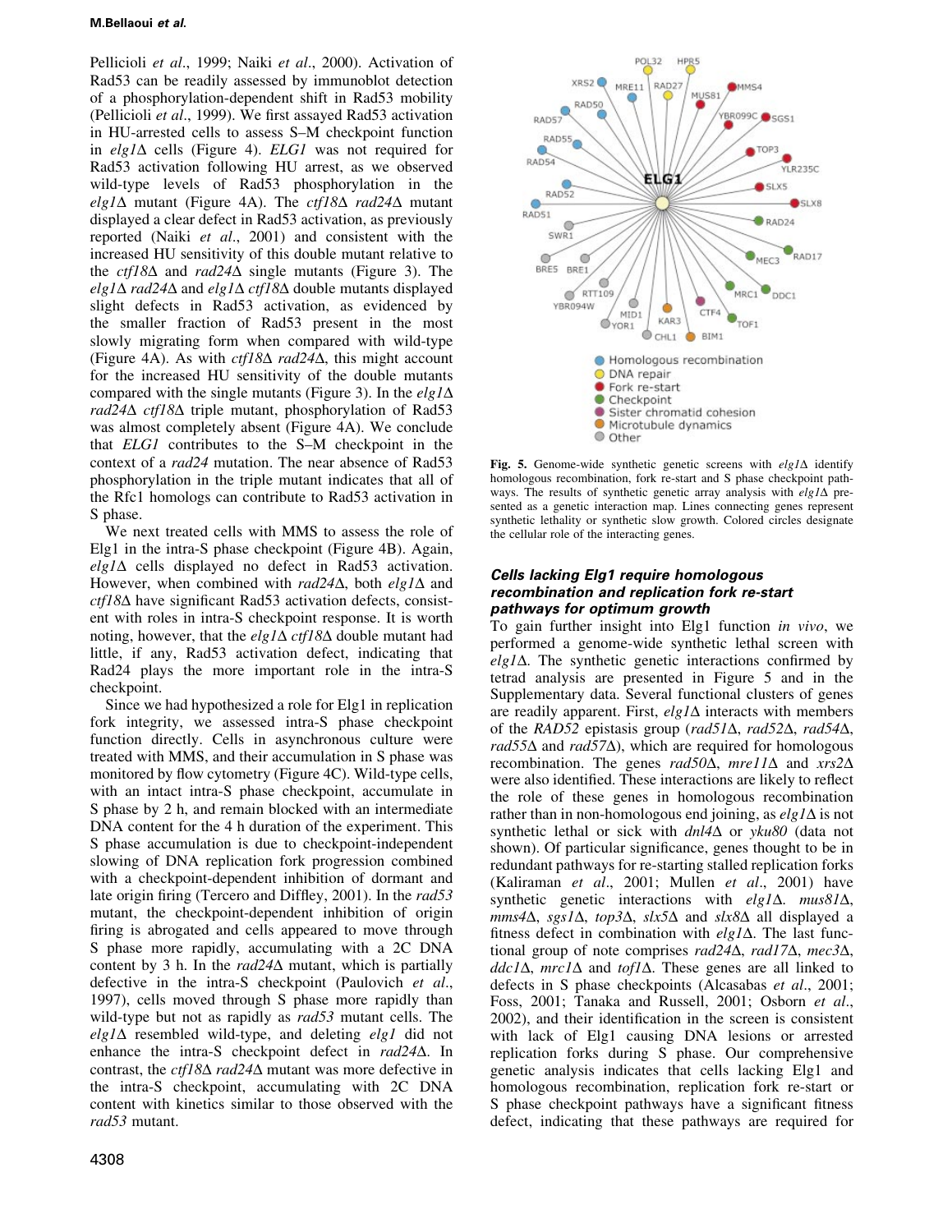optimal growth when ELG1 is deleted. Finally, the functional classes of genes identified in the  $elgl$  synthetic genetic screen bear a striking similarity to those identified in screens with rad $27\Delta$  (Tong *et al.*, 2001). Therefore, the genetic data suggest that Elg1 performs a function that is similar to that of Rad27, which plays an important role in Okazaki fragment maturation (Merrill and Holm, 1998; Parenteau and Wellinger, 1999).

### $E$ lg1 is required for replication fidelity

Mutants defective in Okazaki fragment maturation, such as  $rfc1-1$ ,  $pol30-52$  and  $rad27\Delta$ , all have increased forward mutation rates, but differ in the spectrum of mutants produced (Xie et al., 1999, 2001). Whereas rfc1-1 and pol30-52 cause predominantly point mutations and small insertions or deletions,  $rad27\Delta$  causes large rearrangements. We assessed the forward mutation rate to canavanine resistance of  $elg1\Delta$ , and found that it was almost 8-fold higher than the wild-type strain ( $24.2 \times 10^{-7}$ ) versus 3.24  $\times$  10<sup>-7</sup>), indicating that Elg1 is important for replication fidelity. To determine the spectrum of mutations caused by  $elg1\Delta$ , we examined the CAN1 gene from 20 independent Can<sup>r</sup> mutants from both wild-type and  $elg1\Delta$  for the presence of large insertion or deletion mutations. A difference in the size of a CAN1-derived fragment was observed in two out of 20 Canr wild-type strains, and in only one out of 20 Can<sup>r</sup> elg1 $\Delta$  strains (data not shown). DNA sequencing revealed that the mutations in the  $elg1\Delta$  strains were predominantly base substitution mutations, with some small  $(<5$  bp) deletions and insertions. Therefore, the  $elg1\Delta$  mutation spectrum resembles that caused by defects in Rfc1 or PCNA.

### elg1 $\Delta$  mutants are defective in S phase progression

If  $elg1\Delta$  cells are defective in fork re-start or have increased levels of fork stalling, we would expect to detect defects in S phase progression. We arrested cells in  $G_1$ phase and released them synchronously into the cell cycle. Progression through S phase was measured by flow cytometry. As shown in Figure 6A, the wild-type culture completed S phase by 60 min after release, as evidenced by the accumulation of cells with a 2C DNA content. In the  $elg1\Delta$  culture, however, a significant fraction of cells still had a 1C or intermediate (<2C) DNA content at 60 min. Even at 80 min post-release, some  $elg1\Delta$  cells had not completed S phase. Consistent with a role for Elg1 in S phase progression, we found that  $\operatorname{elgl}\Delta$  has a probability of plasmid loss that is 7.6 times higher than wild-type in a minichromosome maintenance assay (Figure 6B). This elevated plasmid loss was not suppressed significantly by the presence of additional origins of replication, and 2D gel analysis did not reveal any initiation defects in  $elg1\Delta$ (data not shown). Furthermore, we found that  $elg1\Delta$  did not have any detectable defect in sister chromatid cohesion (data not shown), suggesting that plasmid loss in  $elg1\Delta$ was not due to a segregation defect.

Since Elg1-RFC most probably functions as a clamp loader, we tested whether overexpression of PCNA could suppress the  $elg1\Delta$  phenotype. As shown in Figure 6C, overexpression of PCNA rescued the MMS sensitivity of  $elg1\Delta$ , as evidenced by improved growth on MMS plates when PCNA overexpression was induced by the presence



Fig. 6.  $elg1\Delta$  mutants display DNA replication defects. (A) Progression through S phase. Wild-type or *elg1* $\Delta$  cells were arrested in G<sub>1</sub> (t = 0) and released synchronously into the cell cycle. Samples were removed at the indicated times and analyzed by flow cytometry. The shaded histograms represent the cell cycle distribution of the asynchronous cultures before the  $G_1$  arrest. Overlaid histograms represent the cell cycle distribution at the indicated times after release from the  $G_1$  arrest. The positions of cells with 1C and 2C DNA contents are indicated. (B) Plasmid loss in wild-type, elg1 $\Delta$  and ctf19 $\Delta$ . The probability of plasmid loss per generation is plotted, and error bars span 1 SD. (C) Suppression of  $elg1\Delta$  MMS sensitivity by PCNA overexpression. Serial dilutions of wild-type or  $elg1\Delta$  cells carrying empty vector (v) or GAL1-POL30 plasmid (POL30) were plated on synthetic medium with 2% glucose (Glu; uninduced) or 2% galactose + 2% raffinose (Gal; induced), plus or minus 0.01% MMS.

of galactose. Taken together, these results suggest that Elg1 plays a direct role in DNA replication, most probably during the elongation phase of DNA synthesis.

# Abnormal recovery from replication fork stalling in elg1 $\Delta$

We measured S phase progression in medium containing 0.035% MMS, a concentration of MMS known to cause extensive fork stalling in wild-type cells (Tercero and Diffley,  $2001$ ) (Figure 7A). In the presence of MMS, S phase was prolonged in the wild-type cells, which take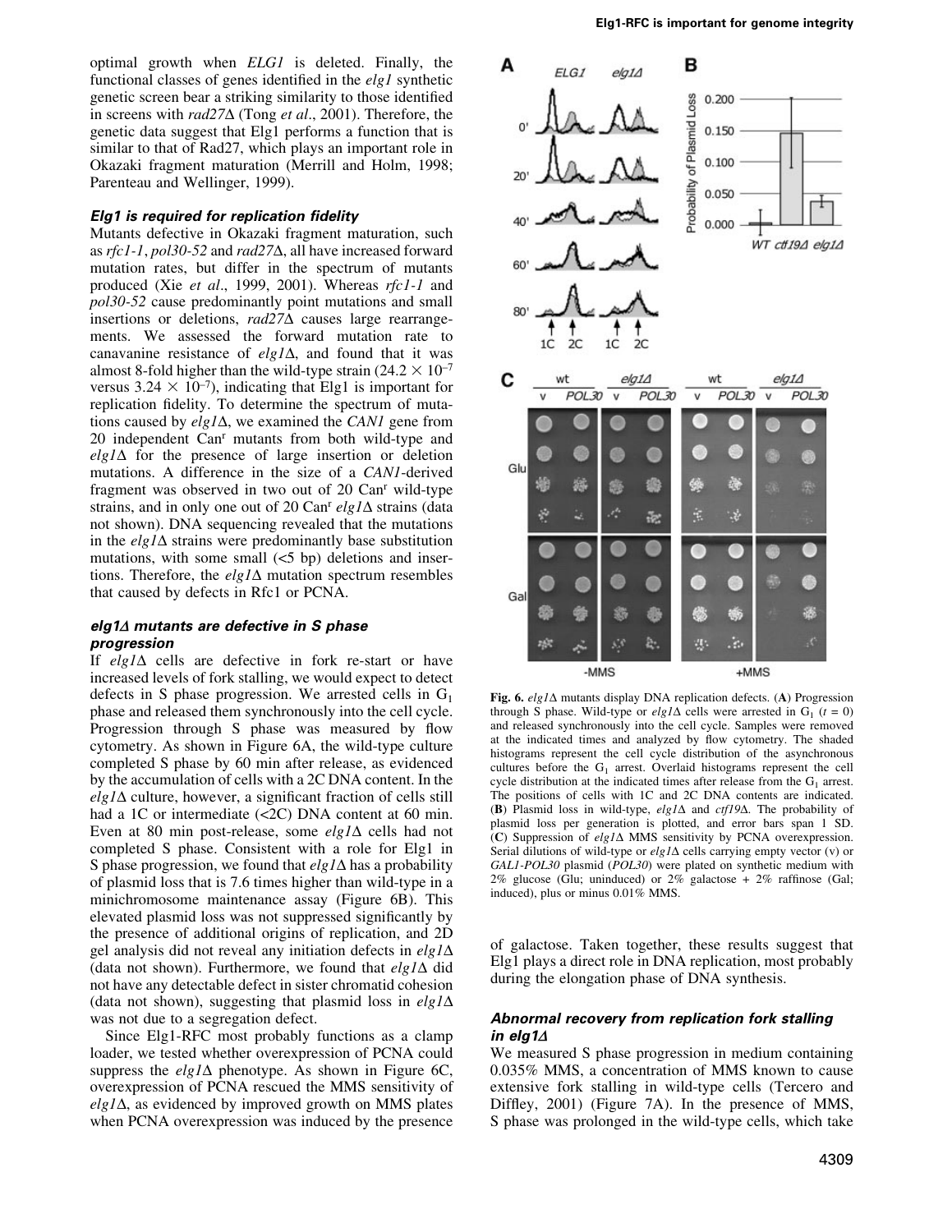

Fig. 7.  $elg1\Delta$  mutants are defective in recovery from MMS-induced replication fork stalling. (A) S phase progression in the presence of MMS. Wild-type or  $elg1\Delta$  cells were arrested in G<sub>1</sub> ( $t = 0$ ) and released synchronously into medium containing 0.035% (v/v) MMS. Samples were removed at the indicated times and analyzed by flow cytometry. The shaded histograms represent the cell cycle distribution of the asynchronous cultures before the  $G_1$  arrest. Overlaid histograms represent the cell cycle distribution at the indicated times after release from the G1 arrest. (B) Checkpoint activation of Rad53 during recovery from MMS damage. Cells were arrested in  $G<sub>1</sub>$ , released into MMS for 1 h, and then transferred to medium lacking MMS ( $t = 0$ ). At the indicated times, samples were withdrawn and Rad53 activation was analyzed by immunoblotting.

120 min to accumulate with 2C DNA content. The  $elg1\Delta$ mutant was clearly defective in S phase progression in the presence of MMS, with a significant fraction of cells containing <2C DNA at 160 min post-release. Thus the introduction of fork stalls causes further defects in DNA synthesis in *elg1* mutants, consistent with Elg1 functioning in preventing fork stalling or in re-starting stalled replication forks.

If Elg1 is required for replication fork integrity, we expected to see prolonged activation of Rad53 following MMS treatment during S phase. Wild-type and  $elg1\Delta$  cells were arrested in  $G_1$  and released into medium containing MMS for 1 h to activate Rad53. The MMS was then washed out and cells were allowed to recover. Rad53 activation during recovery from MMS damage was assayed by immunoblot analysis (Figure 7B). In the wild-type strain, Rad53 is dephosphorylated by 80 min following removal of MMS. In contrast, activated Rad53 persisted in the  $elg1\Delta$  strain for at least 120 min, indicating that Elg1 is required for downregulation of the intra-S checkpoint response. Since the  $elg1\Delta$  strain is at least 10fold less sensitive to MMS than mutants in MMS repair pathways (data not shown), these results suggest that Elg1 is required for efficient fork re-start rather than direct repair of DNA lesions.

# **Discussion**

#### A novel RFC-like complex

Using a functional genomics approach, we have identified Elg1 as a novel DNA replication protein. Elg1 associates with Rfc2, Rfc3, Rfc4 and Rfc5, forming a fourth eukaryotic RFC-like complex that is functionally distinct from the canonical RFC, and from Rad24-RFC and Ctf18-RFC. Whether Elg1-RFC functions as a pentameric complex, like RFC and Rad24-RFC (Mossi and Hubscher, 1998; Green et al., 2000), or requires accessory factors as found in Ctf18-RFC (Mayer et al., 2001), awaits purification of Elg1-RFC. Eukaryotic cells have at least two sliding clamps that are loaded by RFC-like enzymes, PCNA and the 9-1-1 complex. RFC loads PCNA during leading and lagging strand DNA synthesis (reviewed in Mossi and Hubscher, 1998), whereas Rad24-RFC loads the 9-1-1 clamp in vitro but cannot load PCNA (Bermudez et al., 2003; Majka and Burgers, 2003). Ctf18-RFC binds to PCNA in vitro and in vivo (Ohta et al., 2002), and so may function as a PCNA clamp loader under specialized circumstances. Our data suggest a role for Elg1-RFC in DNA replication, and we therefore propose that it functions to load or unload PCNA. In support of this, we find that overexpression of PCNA suppresses the MMS sensitivity of elg1 $\Delta$ . Furthermore, elg1 $\Delta$  is synthetic sick when combined with rad17 $\Delta$ , mec3 $\Delta$  and ddc1 $\Delta$ , which encode the 9-1-1 clamp, but has no genetic interaction with pol30-1, a mutant in the gene encoding PCNA (data not shown), suggesting that Elg1 functions in the same pathway as PCNA, but in a pathway that is parallel to that in which the 9-1-1 clamp functions.

## Elg1-RFC and checkpoint activation

A number of RFC family proteins have been implicated in checkpoint activation. Rad24 is required for the  $G_1$  and  $G_2$ DNA damage checkpoints (Siede et al., 1994; Weinert et al., 1994), and is important (although not essential) for the intra-S damage checkpoint (Paulovich et al., 1997; Pellicioli et al., 1999). A role for Rad24 in the S-M checkpoint is revealed in the context of mutations in other RFC family genes (Shimomura et al., 1998; Naiki et al., 2001). Similarly, deletion of ctf18 has little effect on checkpoint activation unless rad24 is also deleted (Naiki et al., 2001). Consistent with formation of Rad24-Rfc2-5 complexes (Green et al., 2000), mutants in rfc2, rfc4 and rfc5 with checkpoint defects have also been described (Sugimoto et al., 1996, 1997; Noskov et al., 1998; Kim and Brill, 2001). Our data indicate that Elg1 does not play a primary role in checkpoint activation, as  $elg1\Delta$  mutants show normal Rad53 activation in response to DNA damage in S phase and in response to replication fork arrest by HU. Double mutants in rad24 and either elg1 or ctf18 were more defective in Rad53 activation in S phase, and the triple mutant lacked detectable Rad53 activation. Thus it appears that Ctf18, and to a lesser extent Elg1, can partially substitute for the primary role of Rad24 in Rad53 activation in S phase. Alternatively, Elg1 could contribute to Rad53 activation in an indirect manner, for example through its effects on DNA replication.

When assessed directly,  $elg1\Delta$  mutants display an intact intra-S phase checkpoint response as these cells exhibit the slow progression through S phase in the presence of MMS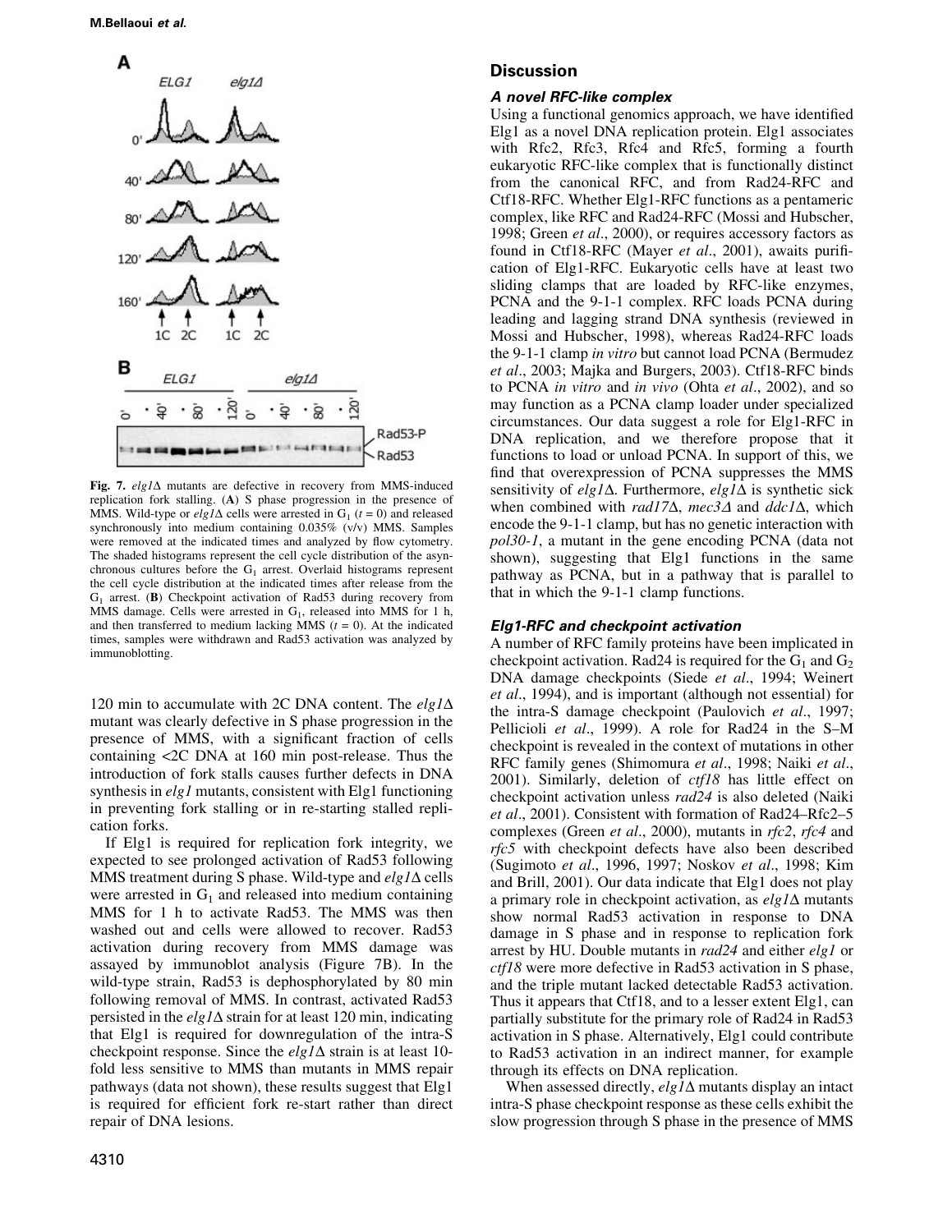that is seen in wild-type cells. We did note, however, that elg1 $\Delta$  rad24 $\Delta$  double mutants do not display an intra-S phase checkpoint defect that is greater than that seen with rad24 $\Delta$  alone. This was unexpected, as elg1 $\Delta$  rad24 $\Delta$ was more defective in Rad53 activation than rad24 $\Delta$ . In contrast, in  $rad24\Delta$  ctf18 $\Delta$ , S phase progression in the presence of MMS was more rapid than wild-type or  $rad24\Delta$ , and resembled the progression seen in the completely checkpoint-defective mec2-1 strain. Thus deletion of  $\text{cf }18$  in a rad24 $\Delta$  strain exacerbates the rad24 $\Delta$  checkpoint defect, whereas deletion of elg1 $\Delta$  does not. The implications of these data are 2-fold. First, the slow progression through S phase in  $elg1\Delta$  is at least partially checkpoint independent, which is consistent with the  $elg1\Delta$  mutant having a defect in DNA replication fork integrity or re-start. Secondly, there is not a strict correlation between Rad53 activation and S phase progression in the presence of MMS in these mutants. This probably reflects that the slow progression through S phase that is the hallmark of the intra-S phase checkpoint (Paulovich and Hartwell, 1995; Paulovich et al., 1997) has both a checkpoint-dependent and a checkpoint-independent component (Tercero and Diffley, 2001). Our data suggest that Elg1 functions in the checkpoint-independent component of the slow S phase progression, again consistent with a role for Elg1 in preventing replication fork stalling or in re-starting stalled forks.

# Elg1-RFC and genome integrity

The phenotypes of  $elg1\Delta$  indicate that Elg1 has an important role in maintaining genome integrity. Elg1 suppresses recombination, protects against mutation and is important for recovery from DNA damage. Several aspects of the  $elg1\Delta$  phenotype point to the presence of double-strand DNA breaks (DSBs), including the importance of homologous recombination for growth of the  $elg1\Delta$  mutant and the hyper-recombination phenotype. Other aspects of the phenotype, while consistent with the presence of DSBs, point to a more fundamental role for Elg1 in DNA replication. These include the genetic requirement for the SGS1/TOP3 and MUS81/MMS4 replication fork re-start pathways (Kaliraman et al., 2001; Doe et al., 2002; Fabre et al., 2002) in the elg1 $\Delta$ mutant cells, the slow S phase progression observed in both the presence and absence of DNA damage, the increase in plasmid loss, the increase in mutation rate and the failure to recover efficiently from increased replication stalling induced by MMS. We propose that deletion of ELG1 causes a decrease in replication fork processivity (an increase in fork stalling or a defect in re-start of stalled forks) perhaps due to defective Okazaki fragment maturation. Precedent for such a model comes from studies in both bacteria and yeast which have indicated that mutants in Okazaki fragment processing cause DSBs, stimulate recombination, confer DNA damage sensitivity, cause an increase in mutation frequency and render homologous recombination essential for viability (Rothstein et al., 2000; Michel et al., 2001), phenotypes similar to those observed in  $elg1\Delta$ . Furthermore, defects in Okazaki fragment synthesis can cause replication fork stalling (Flores et al., 2001), and there is a strong correlation between replication stalling and genome instability (Aguilera et al., 2000; Michel, 2000; Rothstein et al., 2000; Michel et al., 2001).

Given the similarity of Elg1 to Rfc1 and its presence in RFC-like complexes, it is likely that Elg1-RFC functions as a clamp loader or unloader. Biochemical experiments in vitro indicate that a complex interplay between RFC, PCNA and DNA polymerase  $\delta$  governs appropriate polymerase switching and Okazaki fragment sealing during lagging strand DNA synthesis. Although it is clear that RFC is responsible for limiting the length of the nascent strand synthesized by pol  $\alpha$ , and for loading of PCNA to initiate the switch to synthesis by pol  $\delta$  (Maga et al., 2001; Ayyagari et al., 2003), it is not clear how PCNA is recycled on the lagging strand. Eukaryotic cells in S phase have a great excess of Okazaki fragments over molecules of PCNA (Mossi and Hubscher, 1998), and the stability of PCNA–DNA complexes suggests that an unloading activity is required to recycle PCNA (Yao et al., 1996). A role for Elg1 in unloading and recycling PCNA on the lagging strand fits well with the available data. Additionally, this model predicts that PCNA should be limiting in  $elg1\Delta$  mutants, and indeed we found that PCNA overexpression suppresses the MMS sensitivity of  $elg1\Delta$ . Since Elg1 is not essential, its role in this process must be redundant, perhaps with RFC. Alternatively, Elg1 could be important for loading of PCNA during re-start of stalled replication forks, although in this model there must be a significant amount of fork stalling in an unperturbed S phase to account for the increased plasmid loss and the slow S phase progression observed in  $elg1\Delta$ . It will be of great interest to determine if the human homolog of Elg1 plays a similar role in maintaining genome integrity.

# Materials and methods

# Yeast strains and media

Yeast strains used in this study are listed in table S1 in the Supplementary data. Non-essential haploid deletion strains were made by the Saccharomyces Gene Deletion Project (Winzeler et al., 1999) and can be obtained from Research Genetics (Huntsville, AL) or EUROSCARF (Frankfurt, Germany). Standard yeast media and growth conditions were used (Sherman, 1991).

### Synthetic genetic array (SGA) analysis

SGA analysis was carried out as described (Tong *et al.*, 2001). The  $MAT\alpha$ SGA starting strains containing mus81 $\Delta$ ::natR (Y3597), mms4 $\Delta$ ::natR (Y3561) and  $elg1\Delta: \pi$ ratR (Y4521) were used to identify viable gene deletions that show synthetic genetic interactions with deletions in  $mus81\Delta$ , mms4 $\Delta$  and elg1 $\Delta$ , respectively. Genetic interactions were confirmed by tetrad analysis on YPD (for  $mms4\Delta$  and  $mus81\Delta$ ) or on synthetic medium supplemented with sodium glutamate as a nitrogen source (for  $elg1\Delta$ ). Confirmed interactions and extent of fitness defect are listed in table S2 in the Supplementary data.

#### Epitope tagging, immunoprecipitation and immunoblotting

The construction of strains carrying 3HA- or 13MYC-tagged Elg1 was performed as described (Longtine et al., 1998). Immunoprecipitation was performed essentially as described (Naiki et al., 2001). Proteins were resolved on 12% polyacrylamide-SDS gels, transferred to nitrocellulose membranes and subjected to immunoblot analysis with anti-HA (16B12; Covance), anti-myc (9E10; Santa Cruz) or anti-flag (M2; Sigma) antibodies. Immunoblots were developed using Supersignal ECL (Pierce). For detection of Rad53 phosphorylation, cells were fixed and extracts prepared essentially as described (Pellicioli et al., 1999). Proteins were separated on 8 or 4-12% polyacrylamide gels (Invitrogen), and immunoblots were probed with anti-RAD53 (yC-19; Santa Cruz).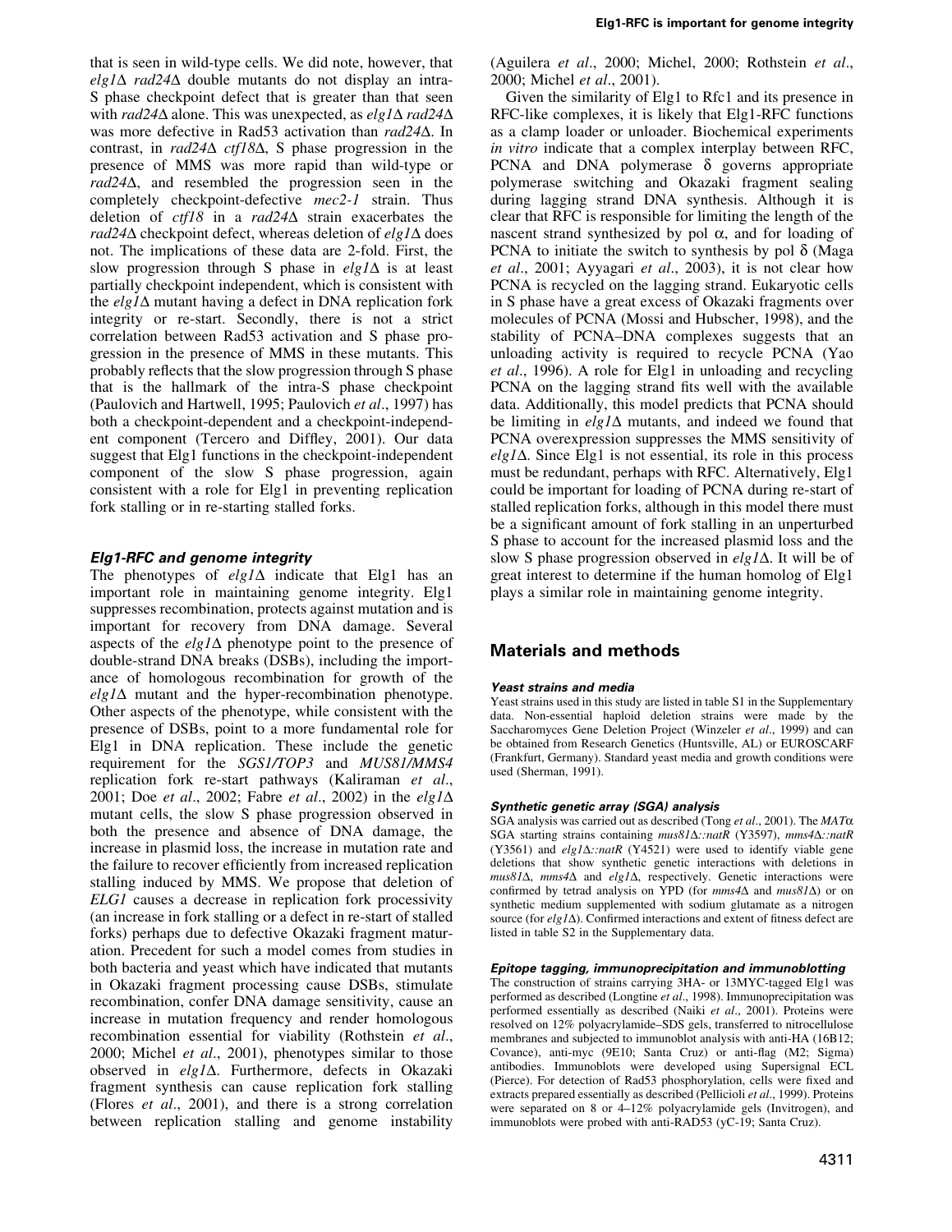#### M.Bellaoui et al.

### MMS, HU and UV sensitivity measurements

Cells were grown in YPD, serially diluted, spotted onto plates and incubated at 30°C. MMS (Aldrich) plates contained 0.01 or 0.035% (v/v) MMS in YPD and were used within 24 h of preparation. HU plates contained 50 mM HU in YPD. For the UV radiation sensitivity assay, cells were serially diluted, spotted onto YPD plates, exposed to UV light at 100 J/m2 and incubated at 30°C. To determine viability after transient MMS treatment, mid-log phase cultures were incubated with 0.035% MMS in YPD liquid at  $30^{\circ}$ C. Samples were collected at the indicated time points, diluted, plated on YPD, and colonies were counted after incubation at 30°C for 3 days.

# Synchronization and flow cytometry

Cells were arrested in  $G_1$  by culturing in the presence of 2  $\mu$ g/ml  $\alpha$ -factor for 2 h at 30°C in YPD pH 3.9. Cells were released into the cell cycle by harvesting, washing and resuspending in YPD. Flow cytometry was performed as described (Chang et al., 2002).

### Plasmid loss, forward mutation rate and Can' mutation spectra

Plasmid loss rate was measured using the plasmid YCp1 (Tye, 1999). Transformants were streaked on YPD, and single colonies were inoculated into YPD and grown to saturation. Probabilities of plasmid loss represent the averages of 10 independent experiments for wild-type and  $elg1\Delta$ , and seven independent experiments for  $ctf19\Delta$ , and were calculated as described (Boe and Rasmussen, 1996). Mutation rates were determined by measuring the rate of forward mutation to canavanine resistance, as described previously (Huang et al., 2002). Fluctuation tests were performed with 10 parallel cultures, and the median value from each was used to calculate the spontaneous mutation rate by the method of the median (Lea and Coulson, 1949). Values represent the average of three experiments. To examine the spectrum of Can<sup>r</sup> mutations, the complete open reading frame of the CAN1 gene was amplified by PCR from independent Can<sup>r</sup> colonies. Amplified DNA was analyzed by *HphI* restriction digestion and by sequencing.

#### Supplementary data

Supplememtary data are available at The EMBO Journal Online.

# Acknowledgements

We thank Brenda Andrews, George Brush, Phil Hieter, Rodney Rothstein and Bik Tye for yeast strains and plasmids, Yiqun Chen, Xin Cheng and Lizhu Ke for help with the SGA analysis, Tania Roberts and Amy Tong for helpful discussions, and Dan Durocher for communicating results prior to publication. This work was supported by grants from the National Cancer Institute of Canada (to G.W.B. and C.B.) and the Canadian Institutes of Health Research (to C.B.).

# References

- Aguilera,A., Chavez,S. and Malagon,F. (2000) Mitotic recombination in yeast: elements controlling its incidence. Yeast, 16, 731-754.
- Alcasabas,A.A. et al. (2001) Mrc1 transduces signals of DNA replication stress to activate Rad53. Nat. Cell Biol., 3, 958-965.
- Ayyagari,R., Gomes,X.V., Gordenin,D.A. and Burgers,P.M. (2003) Okazaki fragment maturation in yeast. I. Distribution of functions between FEN1 and DNA2. J. Biol. Chem., 278, 1618-1625.
- Bermudez,V.P., Lindsey-Boltz,L.A., Cesare,A.J., Maniwa,Y., Griffith, J.D., Hurwitz, J. and Sancar, A. (2003) Loading of the human 9-1-1 checkpoint complex onto DNA by the checkpoint clamp loader hRad17-replication factor C complex in vitro. Proc. Natl Acad. Sci. USA, 100, 1633-1638.
- Boddy,M.N., Gaillard,P.H., McDonald,W.H., Shanahan,P., Yates,J.R.,3rd and Russell,P. (2001) Mus81-Eme1 are essential components of a Holliday junction resolvase. Cell, 107, 537-548.
- Boe.L. and Rasmussen, K.V. (1996) Suggestions as to quantitative measurements of plasmid loss. Plasmid, 36, 153-159.
- Brachmann,C.B., Davies,A., Cost,G.J., Caputo,E., Li,J., Hieter,P. and Boeke,J.D. (1998) Designer deletion strains derived from Saccharomyces cerevisiae S288C: a useful set of strains and plasmids for PCR-mediated gene disruption and other applications. Yeast, 14, 115-132.
- Cha,R.S. and Kleckner,N. (2002) ATR homolog Mec1 promotes fork

progression, thus averting breaks in replication slow zones. Science, 297, 602-606.

- Chang,M., Bellaoui,M., Boone,C. and Brown,G.W. (2002) A genomewide screen for methyl methanesulfonate-sensitive mutants reveals genes required for S phase progression in the presence of DNA damage. Proc. Natl Acad. Sci. USA, 99, 16934-16939.
- Chen,X.B. et al. (2001). Human Mus81-associated endonuclease cleaves Holliday junctions in vitro. Mol. Cell, 8, 1117-1127.
- Cullmann,G., Fien,K., Kobayashi,R. and Stillman,B. (1995)  $Characterization$  of the five replication factor C genes of Saccharomyces cerevisiae. Mol. Cell. Biol., 15, 4661-4671.
- Doe,C.L., Ahn,J.S., Dixon,J. and Whitby,M.C. (2002) Mus81-Eme1 and Rqh1 involvement in processing stalled and collapsed replication forks. J. Biol. Chem., 277, 32753-32759.
- Fabre,F., Chan,A., Heyer,W.D. and Gangloff,S. (2002) Alternate pathways involving Sgs1/Top3, Mus81/Mms4 and Srs2 prevent formation of toxic recombination intermediates from single-stranded gaps created by DNA replication. Proc. Natl Acad. Sci. USA, 99, 16887±16892.
- Flores,M.J., Bierne,H., Ehrlich,S.D. and Michel,B. (2001) Impairment of lagging strand synthesis triggers the formation of a RuvABC substrate at replication forks.  $EMBO$  J.,  $20$ , 619-629.
- Foss,E.J. (2001) Tof1p regulates DNA damage responses during S phase in Saccharomyces cerevisiae. Genetics, 157, 567-577.
- Gavin,A.C. et al. (2002) Functional organization of the yeast proteome by systematic analysis of protein complexes. Nature, 415, 141-147.
- Green,C.M., Erdjument-Bromage,H., Tempst,P. and Lowndes,N.F. (2000) A novel Rad24 checkpoint protein complex closely related to replication factor C. Curr. Biol., 10, 39-42.
- Haber,J.E. and Heyer,W.D. (2001) The fuss about Mus81. Cell, 107, 551±554.
- Hanna,J.S., Kroll,E.S., Lundblad,V. and Spencer,F.A. (2001) Saccharomyces cerevisiae CTF18 and CTF4 are required for sister chromatid cohesion. Mol. Cell. Biol., 21, 3144-3158.
- Ho, Y. et al. (2002) Systematic identification of protein complexes in Saccharomyces cerevisiae by mass spectrometry. Nature, 415, 180-183.
- Huang,M.E., Rio,A.G., Galibert,M.D. and Galibert,F. (2002) Pol32, a subunit of *Saccharomyces cerevisiae* DNA polymerase  $\delta$ , suppresses genomic deletions and is involved in the mutagenic bypass pathway. Genetics, 160, 1409-1422.
- Hubscher,U., Maga,G. and Podust,V. (1996) DNA replication accessory proteins. In DePamphilis,M. (ed.), DNA Replication in Eukaryotic Cells. Cold Spring Harbor Laboratory Press, Cold Spring Harbor, NY, pp. 525-543.
- Kaliraman,V., Mullen,J.R., Fricke,W.M., Bastin-Shanower,S.A. and Brill,S.J. (2001) Functional overlap between Sgs1-Top3 and the Mms4-Mus81 endonuclease. Genes Dev., 15, 2730-2740.
- Kim,H.S. and Brill,S.J. (2001) Rfc4 interacts with Rpa1 and is required for both DNA replication and DNA damage checkpoints in Saccharomyces cerevisiae. Mol. Cell. Biol., 21, 3725-3737.
- Lea,D.E. and Coulson,C.A. (1949) The distribution of the numbers of mutants in bacterial populations. J. Genet., 49, 264-285.
- Longtine,M.S., McKenzie,A.,3rd, Demarini,D.J., Shah,N.G., Wach,A., Brachat,A., Philippsen,P. and Pringle,J.R. (1998) Additional modules for versatile and economical PCR-based gene deletion and modification in Saccharomyces cerevisiae. Yeast, 14, 953-961.
- Lopes,M., Cotta-Ramusino,C., Pellicioli,A., Liberi,G., Plevani,P., Muzi-Falconi,M., Newlon,C.S. and Foiani,M. (2001) The DNA replication checkpoint response stabilizes stalled replication forks. Nature, 412, 557±561.
- Maga,G., Villani,G., Tillement,V., Stucki,M., Locatelli,G.A., Frouin,I., Spadari,S. and Hubscher,U. (2001) Okazaki fragment processing: modulation of the strand displacement activity of DNA polymerase  $\delta$ by the concerted action of replication protein A, proliferating cell nuclear antigen and flap endonuclease-1. Proc. Natl Acad. Sci. USA, 98, 14298±14303.
- Majka,J. and Burgers,P.M. (2003) Yeast Rad17/Mec3/Ddc1: a sliding clamp for the DNA damage checkpoint. Proc. Natl Acad. Sci. USA, 100, 2249-2254.
- Mayer, M.L., Gygi, S.P., Aebersold, R. and Hieter, P. (2001) Identification of RFC(Ctf18p, Ctf8p, Dcc1p): an alternative RFC complex required for sister chromatid cohesion in S.cerevisiae. Mol. Cell, 7, 959-970.
- Merrill,B.J. and Holm,C. (1998) The RAD52 recombinational repair pathway is essential in pol30 (PCNA) mutants that accumulate small single-stranded DNA fragments during DNA synthesis. Genetics, 148, 611±624.